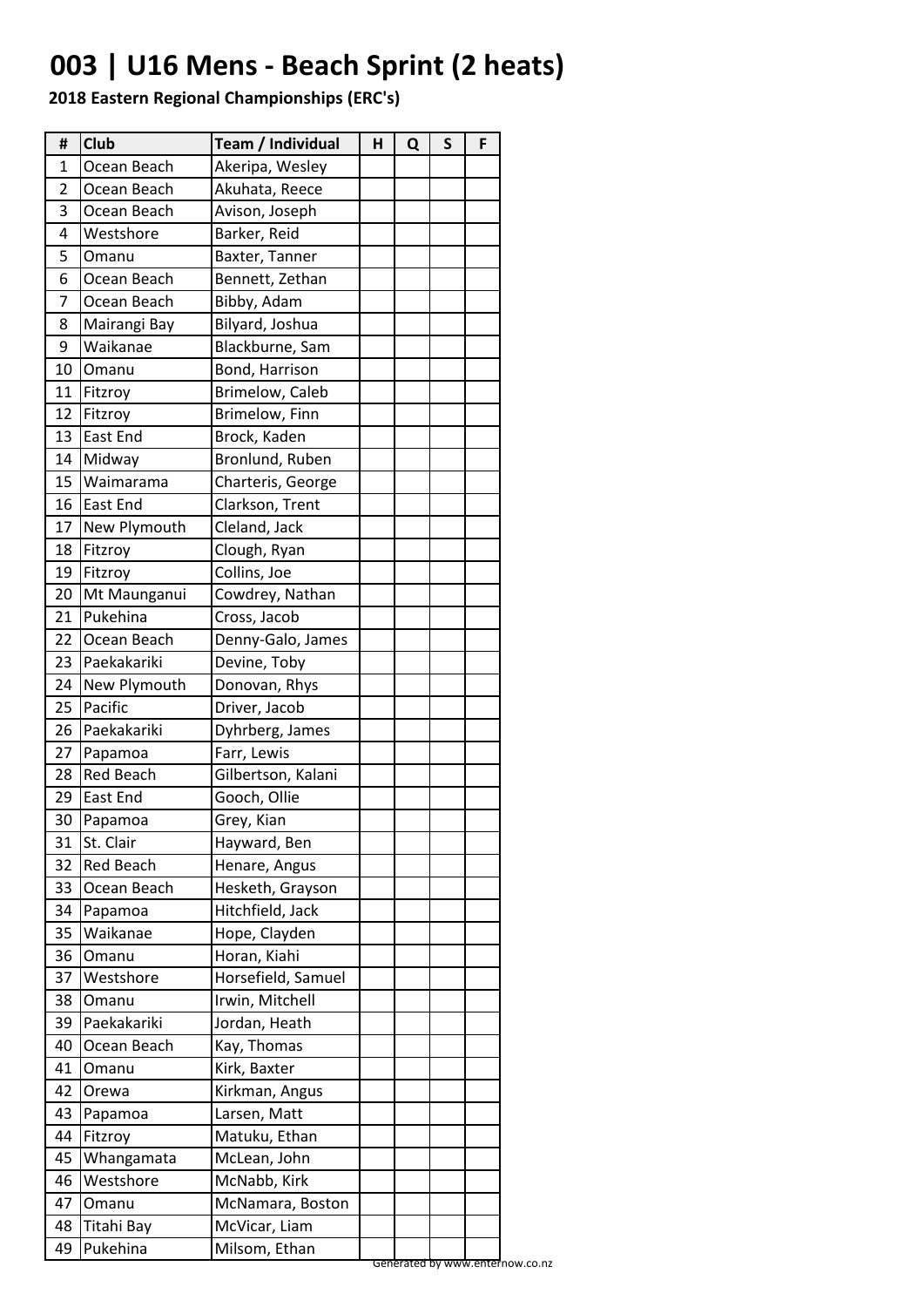| 50 | <b>East End</b>                   | Moles, Lachlan    |  |  |  |  |
|----|-----------------------------------|-------------------|--|--|--|--|
| 51 | East End                          | Nicholls, Connor  |  |  |  |  |
| 52 | Paekakariki                       | Norris, Jamie     |  |  |  |  |
| 53 | Whangamata                        | Parker, Kyle      |  |  |  |  |
| 54 | Omanu                             | Parker, Mac       |  |  |  |  |
| 55 | Parrott, Benjamin<br><b>Omanu</b> |                   |  |  |  |  |
| 56 | Pacific                           | Pearce, Matt      |  |  |  |  |
| 57 | Mairangi Bay                      | Price, Jack       |  |  |  |  |
| 58 | Mt Maunganui                      | Rall, Tarras      |  |  |  |  |
| 59 | Whangamata                        | Scott, Eddie      |  |  |  |  |
| 60 | New Plymouth                      | Spicer, Olly      |  |  |  |  |
| 61 | Pukehina                          | Veale, Pudgey     |  |  |  |  |
| 62 | Orewa                             | Vujcich, Dylan    |  |  |  |  |
| 63 | Piha                              | Vujcich, Joseph   |  |  |  |  |
| 64 | Piha                              | Ward, Finn        |  |  |  |  |
| 65 | <b>Red Beach</b>                  | Ward, Jamie       |  |  |  |  |
| 66 | Orewa                             | Wenman, Harry     |  |  |  |  |
| 67 | Ocean Beach                       | Whiteside, Samuel |  |  |  |  |
| 68 | Whakatane                         | Williams, Claye   |  |  |  |  |
| 69 |                                   |                   |  |  |  |  |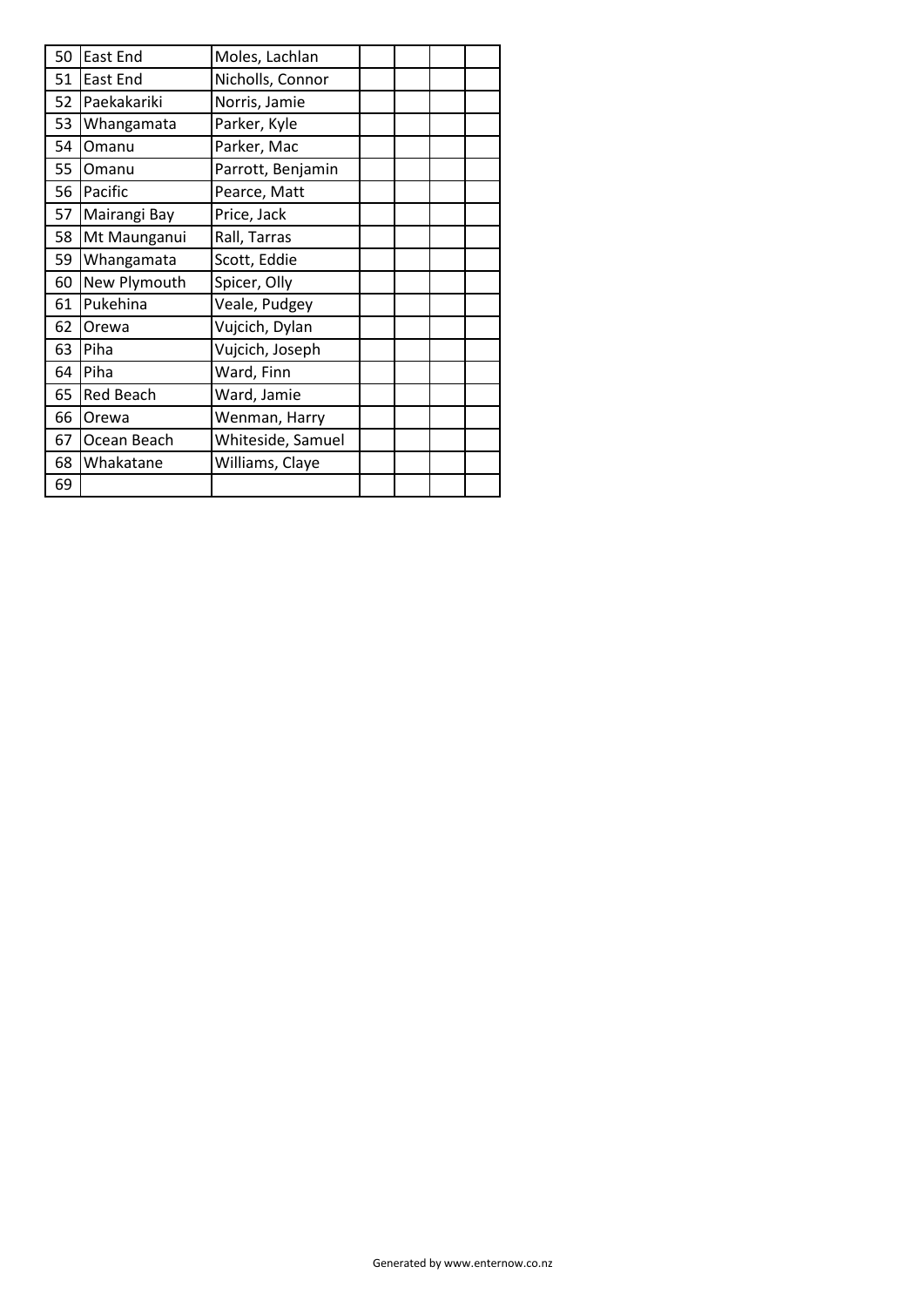# **003 | U16 Womens - Beach Sprint (2 heats)**

| #  | Club             | Team / Individual  | н | Q | $\mathsf{s}$ | F |
|----|------------------|--------------------|---|---|--------------|---|
| 1  | New Plymouth     | Albers, Evette     |   |   |              |   |
| 2  | East End         | Baker, Molly       |   |   |              |   |
| 3  | Orewa            | Benney, Renee      |   |   |              |   |
| 4  | Orewa            | Bester, Cayleen    |   |   |              |   |
| 5  | East End         | Birdsall, Sophia   |   |   |              |   |
| 6  | Waikanae         | Briant, Libby      |   |   |              |   |
| 7  | Piha             | Brittenden, Molly  |   |   |              |   |
| 8  | Piha             | Brittenden, Niamh  |   |   |              |   |
| 9  | Omanu            | Burns, Sarah       |   |   |              |   |
| 10 | Piha             | Clark, Sophia      |   |   |              |   |
| 11 | Omanu            | Cook, Lucia        |   |   |              |   |
| 12 | Fitzroy          | Coomber, Georgia   |   |   |              |   |
| 13 | Westshore        | Cotter, Hannah     |   |   |              |   |
| 14 | Westshore        | Cotter, Kaitlin    |   |   |              |   |
| 15 | Mairangi Bay     | Dalton, Tayla      |   |   |              |   |
| 16 | Maranui          | Davis, Taika       |   |   |              |   |
| 17 | <b>Red Beach</b> | Dooley, Freya      |   |   |              |   |
| 18 | New Plymouth     | Feaver, Casey      |   |   |              |   |
| 19 | Fitzroy          | Fraser, Alex       |   |   |              |   |
| 20 | Omanu            | Fraser, Hattie     |   |   |              |   |
| 21 | Orewa            | Gardiner, Sakura   |   |   |              |   |
| 22 | <b>East End</b>  | Godwin, Charlotte  |   |   |              |   |
| 23 | Westshore        | Gray, Olivia       |   |   |              |   |
| 24 | New Plymouth     | Grylls, Jordan     |   |   |              |   |
| 25 | Whiritoa         | Hanner, Jayde      |   |   |              |   |
| 26 | Papamoa          | Harris, Caitlin    |   |   |              |   |
| 27 | New Plymouth     | Harrop, Yannika    |   |   |              |   |
| 28 | Waikanae         | Irving, Briana     |   |   |              |   |
| 29 | Westshore        | Jefferson, Orla    |   |   |              |   |
| 30 | Ocean Beach      | Johnson, Laura     |   |   |              |   |
| 31 | Whakatane        | Julian, Emily      |   |   |              |   |
| 32 | Pukehina         | Kelly, Eden        |   |   |              |   |
| 33 | Westshore        | Kenny, Roisin      |   |   |              |   |
| 34 | Mairangi Bay     | Kingi, Belle       |   |   |              |   |
| 35 | Orewa            | Langman, Jemma     |   |   |              |   |
| 36 | Piha             | MacKenzie, Natalya |   |   |              |   |
| 37 | Whakatane        | Manning, Anna      |   |   |              |   |
| 38 | Papamoa          | Mano, Lucy         |   |   |              |   |
| 39 | Whiritoa         | McClennan, Alexis  |   |   |              |   |
| 40 | Whiritoa         | McClennan, Mikayla |   |   |              |   |
| 41 | Waihi Beach      | McGirr, Grace      |   |   |              |   |
| 42 | Papamoa          | McLaren, Nicole    |   |   |              |   |
| 43 | Omanu            | McSweeney, Ruby    |   |   |              |   |
| 44 | Waihi Beach      | Meade, Jessica     |   |   |              |   |
| 45 | Westshore        | Minor, Charlotte   |   |   |              |   |
| 46 | Waikanae         | Morrison, Brooke   |   |   |              |   |
| 47 | Mt Maunganui     | Munro, Milla       |   |   |              |   |
|    | East End         | Old, Scarlett      |   |   |              |   |
| 48 |                  |                    |   |   |              |   |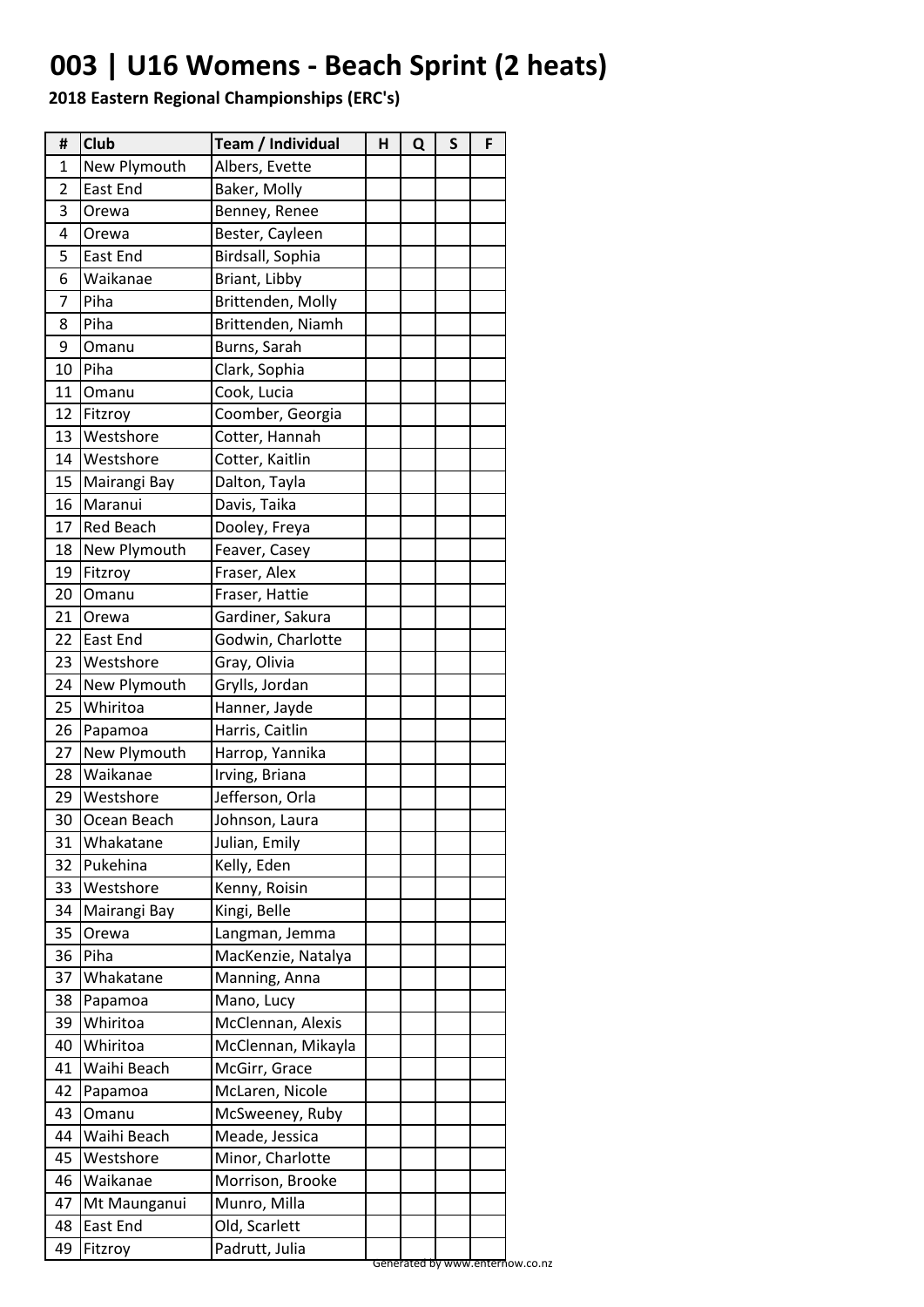| 50 | Waimarama        | Park, Harriet     |  |  |
|----|------------------|-------------------|--|--|
| 51 | Ocean Beach      | Paterson, Georgia |  |  |
| 52 | Fitzroy          | Reid, Sasha       |  |  |
| 53 | <b>Westshore</b> | Ross, Mahina      |  |  |
| 54 | Waimarama        | Russell, Meg      |  |  |
| 55 | <b>Wainui</b>    | Smith, Ava        |  |  |
| 56 | Mairangi Bay     | Smith, Olivia     |  |  |
| 57 | Ocean Beach      | Swanwick, Tayla   |  |  |
| 58 | <b>East End</b>  | Taylor, Sophia    |  |  |
| 59 | Ocean Beach      | Tucker, Jess      |  |  |
| 60 | Mt Maunganui     | Waide, Murphy     |  |  |
| 61 | Pacific          | Welsh, Charlotte  |  |  |
| 62 | Waikanae         | Willock, Brooke   |  |  |
| 63 | Waikanae         | Wilson, Madeleine |  |  |
|    | 64   Westshore   | Winiata, Manaia   |  |  |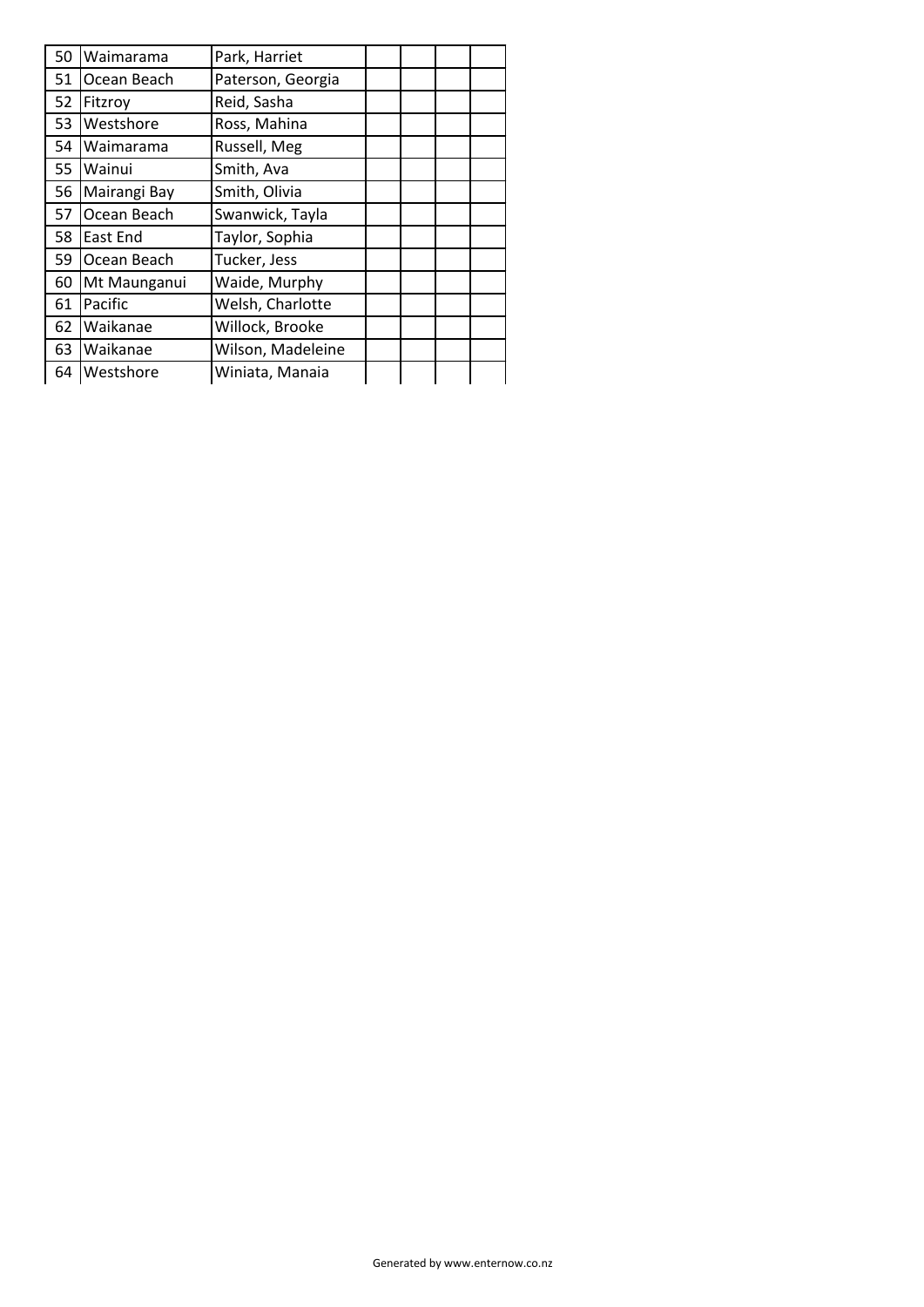# **002 | U19 Mens - Beach Sprint (2 heats)**

| #              | <b>Club</b>      | Team / Individual     | н | Q | S | F |
|----------------|------------------|-----------------------|---|---|---|---|
| 1              | Ocean Beach      | Akeripa, Wesley       |   |   |   |   |
| $\overline{2}$ | Ocean Beach      | Akuhata, Reece        |   |   |   |   |
| 3              | Piha             | Ata, Levi             |   |   |   |   |
| 4              | <b>East End</b>  | Barlow, Niwa          |   |   |   |   |
| 5              | Mt Maunganui     | <b>BARRON, Daniel</b> |   |   |   |   |
| 6              | Omanu            | Bodnar, Sam           |   |   |   |   |
| 7              | Papamoa          | Bond, Matthew         |   |   |   |   |
| 8              | Waikanae         | Bristow, Ben          |   |   |   |   |
| 9              | Paekakariki      | Cecioni, Nicolas      |   |   |   |   |
| 10             | Waimarama        | Charteris, Tom        |   |   |   |   |
| 11             | <b>East End</b>  | Clarkson, Trent       |   |   |   |   |
| 12             | Ocean Beach      | Corneilssen, Kyle     |   |   |   |   |
| 13             | Papamoa          | Cowdrey, Mitch        |   |   |   |   |
| 14             | Piha             | Delaney, Ryan         |   |   |   |   |
| 15             | Paekakariki      | Dellow, Jago          |   |   |   |   |
| 16             | Paekakariki      | Devine, Jake          |   |   |   |   |
| 17             | Piha             | Dove, Oscar           |   |   |   |   |
| 18             | Piha             | Dryden, Adam          |   |   |   |   |
| 19             | Pukehina         | Fraser, Kelvin        |   |   |   |   |
| 20             | <b>Piha</b>      | Gilmour, Ryan         |   |   |   |   |
| 21             | <b>Red Beach</b> | Gjaltema, Rowan       |   |   |   |   |
| 22             | Papamoa          | Grey, Flynn           |   |   |   |   |
| 23             | Papamoa          | Halse, Lachlan        |   |   |   |   |
| 24             | <b>Red Beach</b> | Kelly, Seamus         |   |   |   |   |
| 25             | Ocean Beach      | Kerins, Ethan         |   |   |   |   |
| 26             | <b>Orewa</b>     | Langman, Thomas       |   |   |   |   |
| 27             | Fitzroy          | Larsen, Abe           |   |   |   |   |
| 28             | <b>East End</b>  | Larsen, Toby          |   |   |   |   |
| 29             | Mt Maunganui     | Lawrence, Hoani       |   |   |   |   |
| 30             | Ocean Beach      | Lewis, Ben            |   |   |   |   |
| 31             | Papamoa          | Mano, George          |   |   |   |   |
| 32             | Omanu            | Marshall, Logan       |   |   |   |   |
| 33             | Fitzroy          | McCallum, Ben         |   |   |   |   |
| 34             | Fitzroy          | McCallum, Max         |   |   |   |   |
| 35             | Westshore        | McNabb, Hamish        |   |   |   |   |
| 36             | Titahi Bay       | McVicar, Alan         |   |   |   |   |
| 37             | East End         | Moles, Fletcher       |   |   |   |   |
| 38             | Waimairi         | Moloney, Liam         |   |   |   |   |
| 39             | Waimarama        | Morgan, Kieran        |   |   |   |   |
| 40             | East End         | Old, Robson           |   |   |   |   |
| 41             | Papamoa          | Oliver, Matthew       |   |   |   |   |
| 42             | Mt Maunganui     | Or, Marcus            |   |   |   |   |
| 43             | East End         | Padrutt, Moritz       |   |   |   |   |
| 44             | Orewa            | Paotama, Thomas       |   |   |   |   |
| 45             | Piha             | Powney, Stefan        |   |   |   |   |
| 46             | Fitzroy          | Reid, Zac             |   |   |   |   |
| 47             | Mairangi Bay     | Salt, Nathan          |   |   |   |   |
| 48             | Waikanae         | Scammell, Jacob       |   |   |   |   |
| 49             | Mt Maunganui     | Senften, Cyril        |   |   |   |   |
|                |                  |                       |   |   |   |   |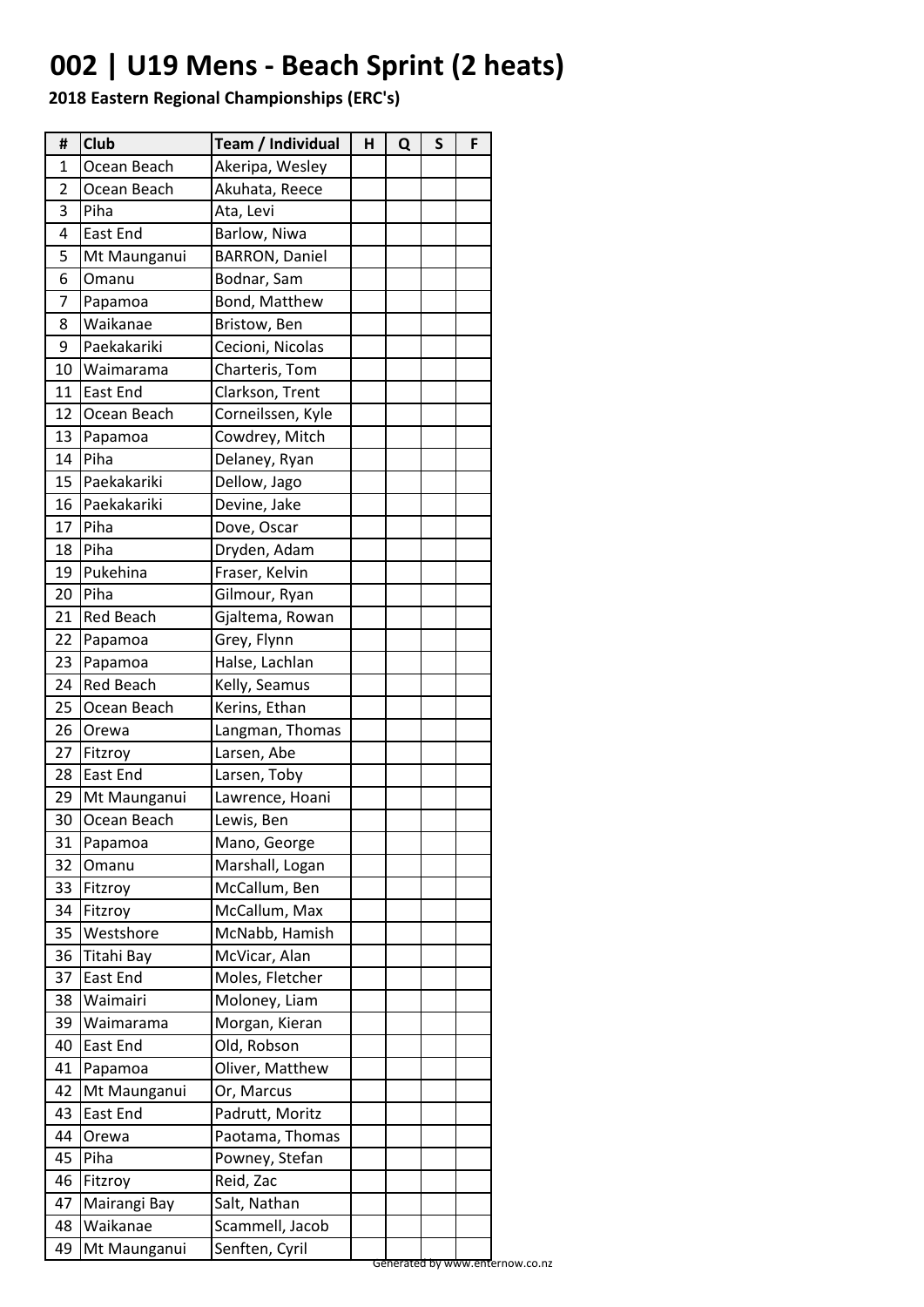| Papamoa  | Smith, Aidan         |  |  |
|----------|----------------------|--|--|
|          | Sutherland, Calum    |  |  |
| Piha     | Vujcich, Joseph      |  |  |
| Piha     | Ward, Finn           |  |  |
| Waikanae | Williams, Cole       |  |  |
|          | Wills, Jade          |  |  |
|          |                      |  |  |
|          |                      |  |  |
|          |                      |  |  |
|          | Fitzroy<br>Westshore |  |  |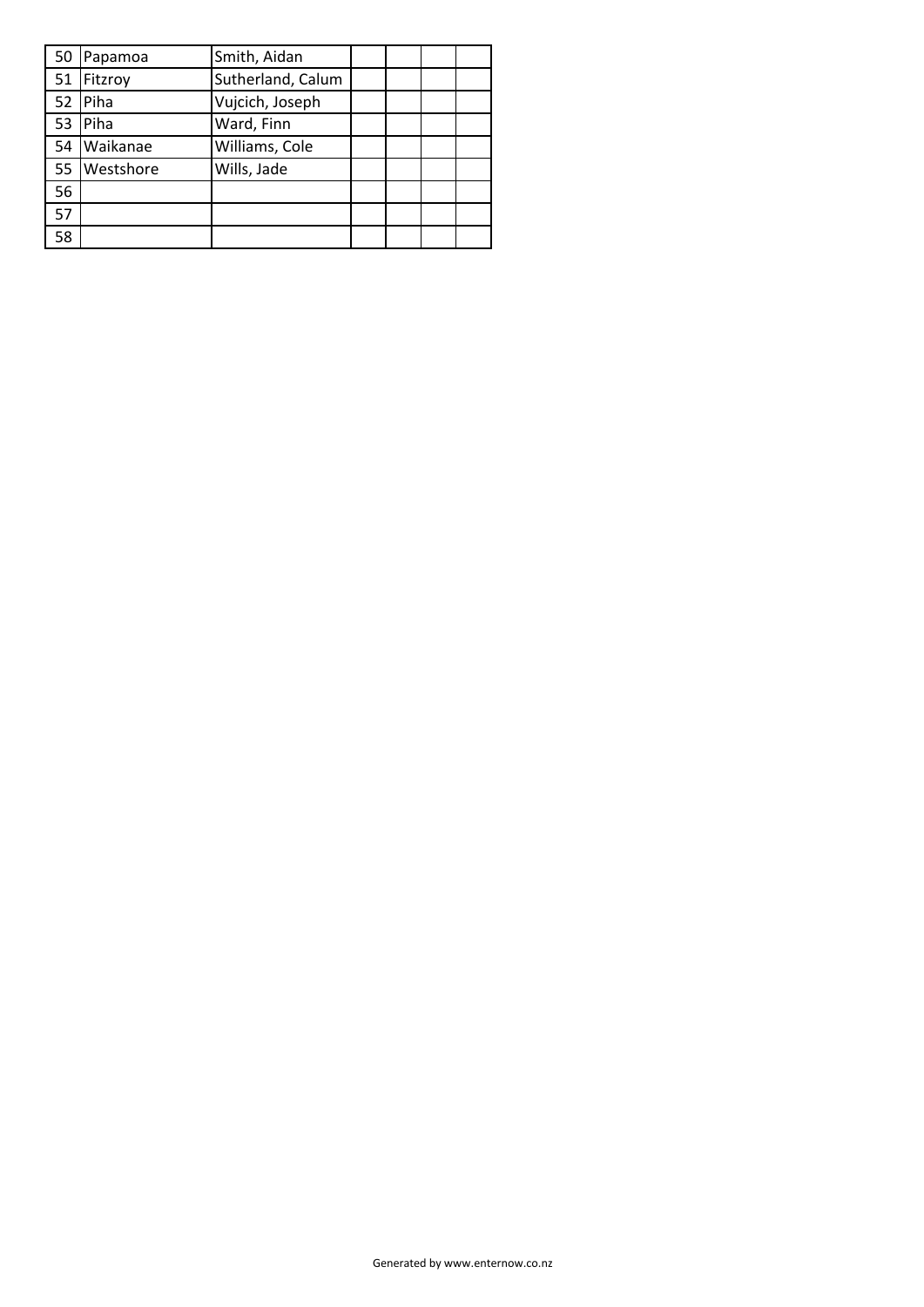### **002 | U19 Womens - Beach Sprint**

| Ħ  | <b>Club</b>      | Team / Individual            | н | Q | S | F |
|----|------------------|------------------------------|---|---|---|---|
| 1  | Mt Maunganui     | Apps, Ella                   |   |   |   |   |
| 2  | South Brighton   | Archer, Ashleigh             |   |   |   |   |
| 3  | Ocean Beach      | Bates, Amiria                |   |   |   |   |
| 4  | Mairangi Bay     | Beamish, Janelle             |   |   |   |   |
| 5  | Midway           | Bermingham, Alex             |   |   |   |   |
| 6  | East End         | Birdsall, Sophia             |   |   |   |   |
| 7  | Papamoa          | Bogdanovas Epapara, Sophia   |   |   |   |   |
| 8  | Mt Maunganui     | <b>BRADLEY, Tessa</b>        |   |   |   |   |
| 9  | Omanu            | Cook, Zara                   |   |   |   |   |
| 10 | Fitzroy          | Crewe, Emma                  |   |   |   |   |
| 11 | Mairangi Bay     | Dalton, Tayla                |   |   |   |   |
| 12 | <b>Red Beach</b> | Grant, Chelsea               |   |   |   |   |
| 13 | East End         | Harrop, Claudia              |   |   |   |   |
| 14 | Waimarama        | Herbison, Bella              |   |   |   |   |
| 15 | <b>Red Beach</b> | Hildesley, Sophie            |   |   |   |   |
| 16 | Waikanae         | Hope, Holly                  |   |   |   |   |
| 17 | Waikanae         | Irving, Briana               |   |   |   |   |
| 18 | Paekakariki      | Jordan, Charlotte            |   |   |   |   |
| 19 | Westshore        | Lloyd-Jones, Harriet         |   |   |   |   |
| 20 | Piha             | Makaia, Lucy                 |   |   |   |   |
| 21 | Westshore        | McKenzie, Lucy               |   |   |   |   |
| 22 | Paekakariki      | Meyer, Charlotte             |   |   |   |   |
| 23 | Waimarama        | Nel, Carolyne                |   |   |   |   |
| 24 | Paekakariki      | Norris, Brianna              |   |   |   |   |
| 25 | Westshore        | Page, Bridget                |   |   |   |   |
| 26 | Mairangi Bay     | Platt, Grace                 |   |   |   |   |
| 27 | St. Clair        | Rathbone, Georgia            |   |   |   |   |
| 28 | Mairangi Bay     | Reiser, Sashenka             |   |   |   |   |
| 29 | Fitzroy          | Riddick, Meghan              |   |   |   |   |
| 30 | <b>East End</b>  | Robinson, Reebekaa           |   |   |   |   |
| 31 | Piha             | Rose, Tyla                   |   |   |   |   |
| 32 | Omanu            | Sandford, Sophie             |   |   |   |   |
| 33 | Paekakariki      | Van De Coolwijk, Bayley-Rose |   |   |   |   |
| 34 | Mt Maunganui     | Wagner, Siersha              |   |   |   |   |
| 35 | Mt Maunganui     | Wilson, Alicia               |   |   |   |   |
| 36 | Waikanae         | Wilson, Madeleine            |   |   |   |   |
| 37 | Ocean Beach      | Young, Emily                 |   |   |   |   |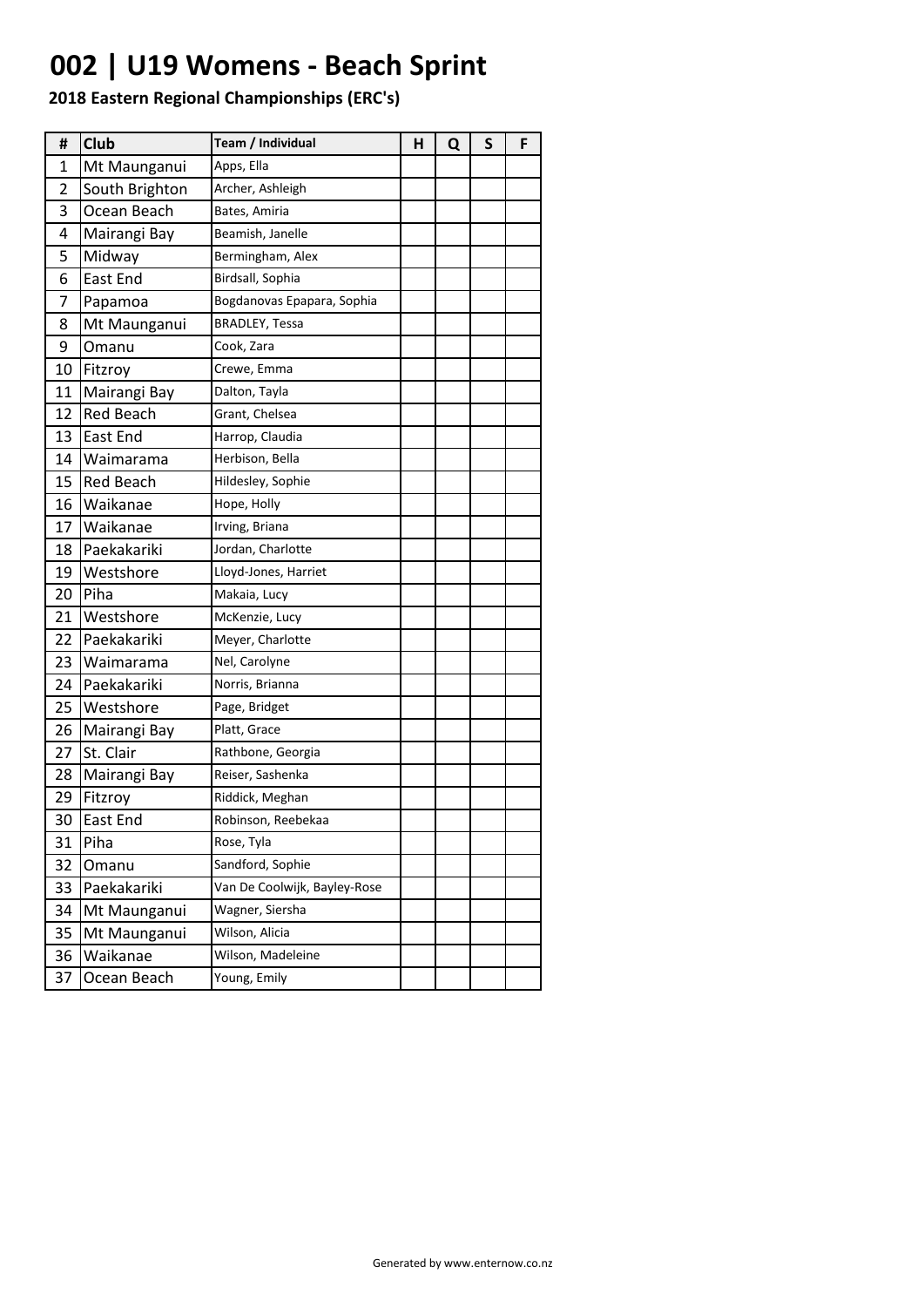# **001 | Open Mens - Beach Sprint**

| #  | Club           | Team / Individual | н | Q | S | F |
|----|----------------|-------------------|---|---|---|---|
| 1  | Mt Maunganui   | Alcelay, Xabi     |   |   |   |   |
| 2  | South Brighton | Banhidi, James    |   |   |   |   |
| 3  | Waikanae       | Bristow, Alex     |   |   |   |   |
| 4  | South Brighton | Cameron, Fraser   |   |   |   |   |
| 5  | Paekakariki    | Cannell, Baxter   |   |   |   |   |
| 6  | Mt Maunganui   | Caudery, Fynley   |   |   |   |   |
| 7  | East End       | Clarkson, Trent   |   |   |   |   |
| 8  | Fitzroy        | Codyre, Cathal    |   |   |   |   |
| 9  | Fitzroy        | Cole, Thomas      |   |   |   |   |
| 10 | Ocean Beach    | Corneilssen, Kyle |   |   |   |   |
| 11 | Mairangi Bay   | Dyet, Daniel      |   |   |   |   |
| 12 | Omanu          | Finch, Murdoch    |   |   |   |   |
| 13 | Paekakariki    | Forbes, Temuera   |   |   |   |   |
| 14 | South Brighton | Foster, Morgan    |   |   |   |   |
| 15 | Pacific        | Gilbert, Gavin    |   |   |   |   |
| 16 | Piha           | Gilmour, Ryan     |   |   |   |   |
| 17 | Ocean Beach    | Gordon, Ryan      |   |   |   |   |
| 18 | Mairangi Bay   | Hurley, Jake      |   |   |   |   |
| 19 | Westshore      | Jefferson, Cian   |   |   |   |   |
| 20 | Ocean Beach    | Lewis, Ben        |   |   |   |   |
| 21 | Fitzroy        | McCallum, Javon   |   |   |   |   |
| 22 | Orewa          | McCathie, Liam    |   |   |   |   |
| 23 | Fitzroy        | Park, Gregor      |   |   |   |   |
| 24 | Piha           | Parker, Adam      |   |   |   |   |
| 25 | Mairangi Bay   | Paterson, Samuel  |   |   |   |   |
| 26 | Mairangi Bay   | Peacocke, Daniel  |   |   |   |   |
| 27 | Piha           | Powney, Stefan    |   |   |   |   |
| 28 | Mt Maunganui   | Reardon, Haydn    |   |   |   |   |
| 29 | Mt Maunganui   | Reardon, Todd     |   |   |   |   |
| 30 | Piha           | Rippon, Alex      |   |   |   |   |
| 31 | Piha           | Rippon, Daniel    |   |   |   |   |
| 32 | South Brighton | Roberts, Harry    |   |   |   |   |
| 33 | Mt Maunganui   | ROY, Andrew       |   |   |   |   |
| 34 | Orewa          | Saunders, Andrew  |   |   |   |   |
| 35 | Papamoa        | Smith, Aidan      |   |   |   |   |
| 36 | Piha           | Ward, Finn        |   |   |   |   |
| 37 | Mt Maunganui   | Wiley, Brad       |   |   |   |   |
| 38 | Mt Maunganui   | Wilson, Nicholas  |   |   |   |   |
| 39 | Mt Maunganui   | WITNEY, Cameron   |   |   |   |   |
| 40 |                |                   |   |   |   |   |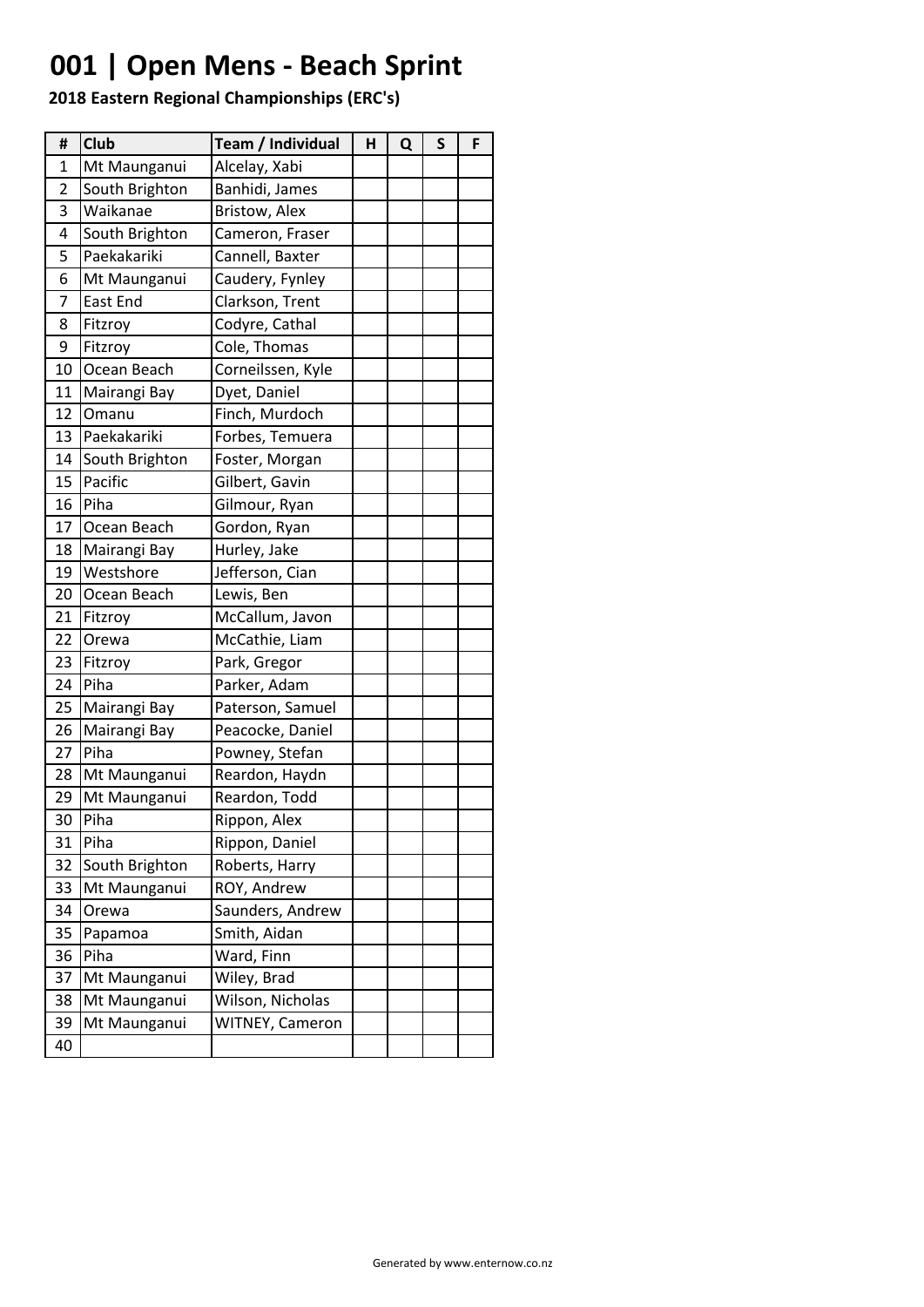### **001 | Open Womens - Beach Sprint**

| #  | <b>Club</b>      | Team / Individual             | н | Q | S | F |
|----|------------------|-------------------------------|---|---|---|---|
| 1  | Ocean Beach      | Akeripa, Emma                 |   |   |   |   |
| 2  | Waikanae         | Andrew, Ella                  |   |   |   |   |
| 3  | Mt Maunganui     | Assink, Lauren                |   |   |   |   |
| 4  | Ocean Beach      | Bates, Amiria                 |   |   |   |   |
| 5  | Mairangi Bay     | Beamish, Janelle              |   |   |   |   |
| 6  | <b>East End</b>  | Birdsall, Sophia              |   |   |   |   |
| 7  | Papamoa          | Bogdanovas Epapara, Sophia    |   |   |   |   |
| 8  | Mt Maunganui     | Courteau-Godmaire, Claudine   |   |   |   |   |
| 9  | Fitzroy          | Crewe, Emma                   |   |   |   |   |
| 10 | Mairangi Bay     | Dalton, Tayla                 |   |   |   |   |
| 11 | Mairangi Bay     | Fearon, Nicole                |   |   |   |   |
| 12 | Waikanae         | Fyall, Casie                  |   |   |   |   |
| 13 | <b>Red Beach</b> | Johnson, Lauren               |   |   |   |   |
| 14 | Fitzroy          | Kereopa, Ariana               |   |   |   |   |
| 15 | Papamoa          | Kidd, Madison                 |   |   |   |   |
| 16 | Mt Maunganui     | Majstrovic (nee Wright), Arna |   |   |   |   |
| 17 | Mt Maunganui     | O'Connor-Stratton, Kaydi      |   |   |   |   |
| 18 | Mairangi Bay     | Platt, Grace                  |   |   |   |   |
| 19 | Fitzroy          | Riddick, Amelia               |   |   |   |   |
| 20 | Fitzroy          | Riddick, Meghan               |   |   |   |   |
| 21 | Omanu            | Sandford, Sophie              |   |   |   |   |
| 22 | Piha             | Williams, Hannah              |   |   |   |   |
| 23 | Mt Maunganui     | Wilson, Alicia                |   |   |   |   |
| 24 | Waikanae         | Wilson, Madeleine             |   |   |   |   |
| 25 | Ocean Beach      | Young, Emily                  |   |   |   |   |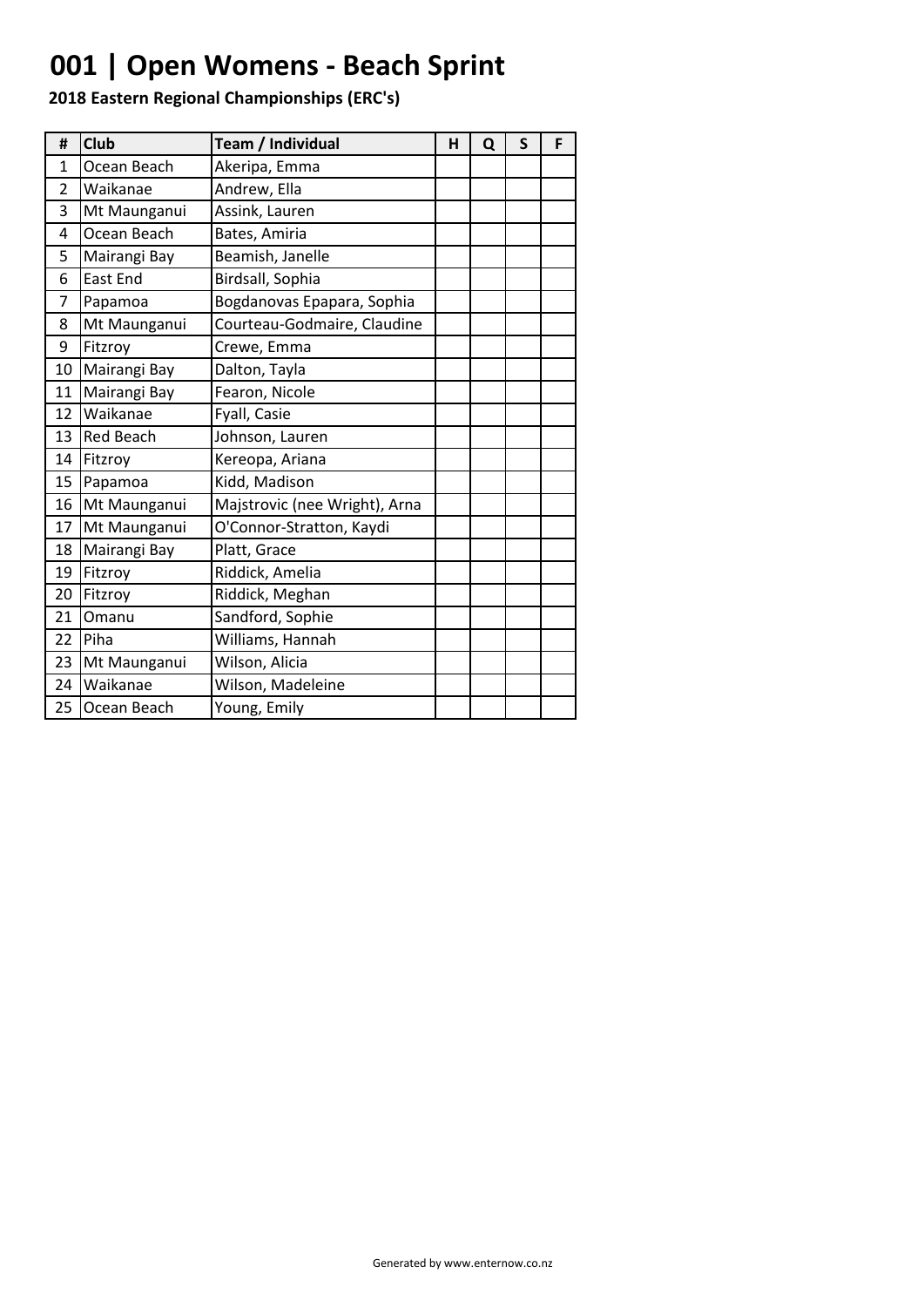### **003 | U16 Mens - Beach Relay**

| #              | <b>Club</b>    | Team / Individual                                                   | н | Q | S | F. |
|----------------|----------------|---------------------------------------------------------------------|---|---|---|----|
|                |                | East End Gold   Trent CLARKSON, Kaden BROCK, Lachlan MOLES, Ollie   |   |   |   |    |
|                | 1 East End     | <b>GOOCH</b>                                                        |   |   |   |    |
|                |                | Fitzroy Blue   Ryan CLOUGH, Ethan MATUKU, Caleb BRIMELOW, Joe       |   |   |   |    |
| $\mathbf{2}$   | Fitzroy        | <b>COLLINS</b>                                                      |   |   |   |    |
|                |                | Mairangi Bay A   Joshua BILYARD, Joshua GREEN, Jack PRICE, Benjamin |   |   |   |    |
| 3              | Mairangi Bay   | <b>RESHEF</b>                                                       |   |   |   |    |
|                |                | New Plymouth   Jacob WHITTLE, Rhys DONOVAN, Jack CLELAND, Olly      |   |   |   |    |
|                | 4 New Plymouth | <b>SPICER</b>                                                       |   |   |   |    |
|                |                | Ocean Beach Black   Samuel WHITESIDE, Thomas KAY, James DENNY-      |   |   |   |    |
| 5              | Ocean Beach    | GALO, Grayson HESKETH                                               |   |   |   |    |
|                |                | Ocean Beach Pink   Wesley AKERIPA, Reece AKUHATA, Adam BIBBY,       |   |   |   |    |
| 6              | Ocean Beach    | <b>Zethan BENNETT</b>                                               |   |   |   |    |
|                |                | Omanu A   Kiahi HORAN, Tanner BAXTER, Mitchell IRWIN, Harrison      |   |   |   |    |
| $\overline{7}$ | Omanu          | <b>BOND</b>                                                         |   |   |   |    |
|                |                | Omanu B   Boston MCNAMARA, Baxter KIRK, Mac PARKER, Thomas          |   |   |   |    |
| 8              | Omanu          | SCOTT                                                               |   |   |   |    |
|                |                | Orewa A   Harry WENMAN, Dylan VUJCICH, Angus KIRKMAN, Joel          |   |   |   |    |
| 9              | <b>Orewa</b>   | <b>MCMULLEN</b>                                                     |   |   |   |    |
| 10             | Paekakariki    | Pae Pink   Max JONES, Jamie NORRIS, Heath JORDAN, Toby DEVINE       |   |   |   |    |
|                | 11 Papamoa     | Papamoa   Lewis FARR, Jack HITCHFIELD, Kian GREY, Matt LARSEN       |   |   |   |    |
|                |                | Red Beach   Angus HENARE, Jamie WARD, Kalani GILBERTSON, Patrick    |   |   |   |    |
|                | 12 Red Beach   | <b>MAKGILL</b>                                                      |   |   |   |    |
|                |                | Waikanae   Nathan PROCTOR, Clayden HOPE, Sam BLACKBURNE,            |   |   |   |    |
|                | 13 Waikanae    | <b>Nicolas PROFFIT</b>                                              |   |   |   |    |
|                |                |                                                                     |   |   |   |    |
|                | 14 Whangamata  | Whangamata   John MCLEAN, Jess ALLEN, Callum FULTON, Kyle PARKER    |   |   |   |    |
| 15             |                |                                                                     |   |   |   |    |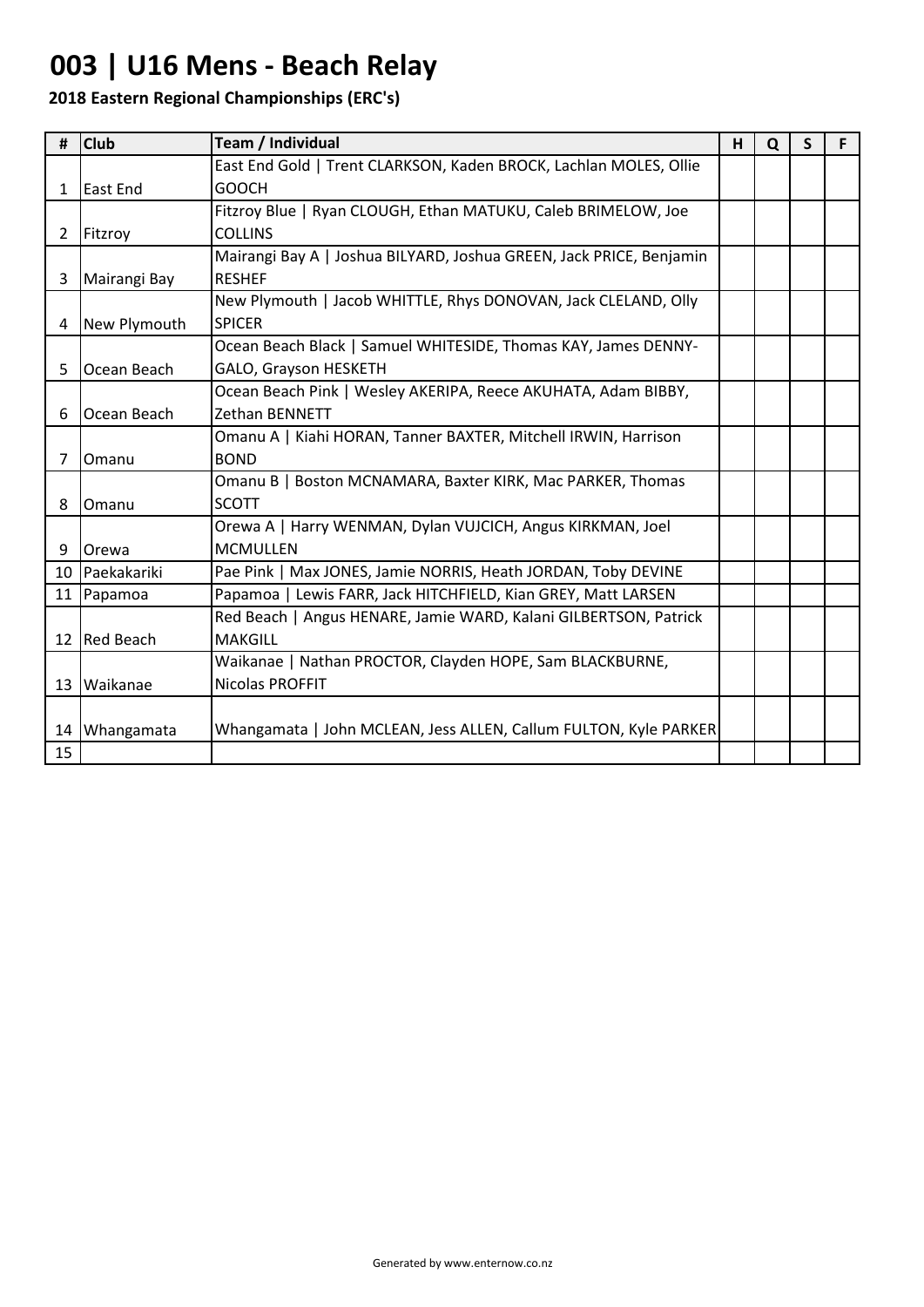# **003 | U16 Womens - Beach Relay**

| #            | <b>Club</b>        | Team / Individual                                                            | н | Q | S |  |
|--------------|--------------------|------------------------------------------------------------------------------|---|---|---|--|
| $\mathbf{1}$ | East End           | East End Red   Sophia BIRDSALL, Scarlett OLD, Charlotte GODWIN, Molly BAKER  |   |   |   |  |
| $\mathbf{2}$ | Fitzroy            | Fitzroy Blue   Georgia COOMBER, Alex FRASER, Julia PADRUTT, Sasha REID       |   |   |   |  |
| 3            | Mairangi Bay       | Mairangi Bay A   Olivia SMITH, Astaria TEAUKURA, Lucy HOLLOWAY, Tayla DALTON |   |   |   |  |
| 4            | Mairangi Bay       | Mairangi Bay B   Aotea CLIFTON, Cassidy COLDICOTT, Belle KINGI, Nadine LEES  |   |   |   |  |
| 5.           | Mt Maunganui       | Mt Maunganui A   Murphy WAIDE, Milla MUNRO, Olive PEARCE, Ella POMARE        |   |   |   |  |
| 6            | New Plymouth       | New Plymouth   Jordan GRYLLS, Casey FEAVER, Yannika HARROP, Evette ALBERS    |   |   |   |  |
| 7            | Ocean Beach        | Ocean Beach   Georgia PATERSON, Laura JOHNSON, Jess TUCKER, Tayla SWANWICK   |   |   |   |  |
| 8            | Omanu              | Omanu A   Lucia COOK, Molly SHIVNAN, Sarah BURNS, Hattie FRASER              |   |   |   |  |
| 9            | <b>Omanu</b>       | Omanu B   Ayla REDSHAW, Bridget SIMPSON, Ruby MCSWEENEY, Joy MITCHELL        |   |   |   |  |
|              | 10 Orewa           | Orewa A   Renee BENNEY, Kate WIGNELL, Sakura GARDINER, Jemma LANGMAN         |   |   |   |  |
|              | 11 Papamoa         | Papamoa   Caitlin HARRIS, Jenna STEPHENSON, Chanelle WEST, Lucy MANO         |   |   |   |  |
|              | 12 Piha            | Piha A   Sophia CLARK, Natalya MACKENZIE, Molly BRITTENDEN, Niamh BRITTENDEN |   |   |   |  |
|              | 13 Red Beach       | Red Beach   Freya DOOLEY, Aria THOMPSON, Alexsia BINGLEY, Olivia KAYES       |   |   |   |  |
|              | 14 Waikanae        | Waikanae   Brooke WILLOCK, Madeleine WILSON, Briana IRVING, Christy TATE     |   |   |   |  |
| 15           | Waikanae           | Waikanae B   Georgie PITKETHLEY, Libby BRIANT, Brooke MORRISON, Edan WILSON  |   |   |   |  |
| 16           | Waimarama          | Waimarama   Harriet PARK, Meg RUSSELL, Cydney PATTISON, Connie WILSON        |   |   |   |  |
| 17           | <b>I</b> Westshore | Westshore A   Hannah COTTER, Kaitlin COTTER, Charlotte MINOR, Orla JEFFERSON |   |   |   |  |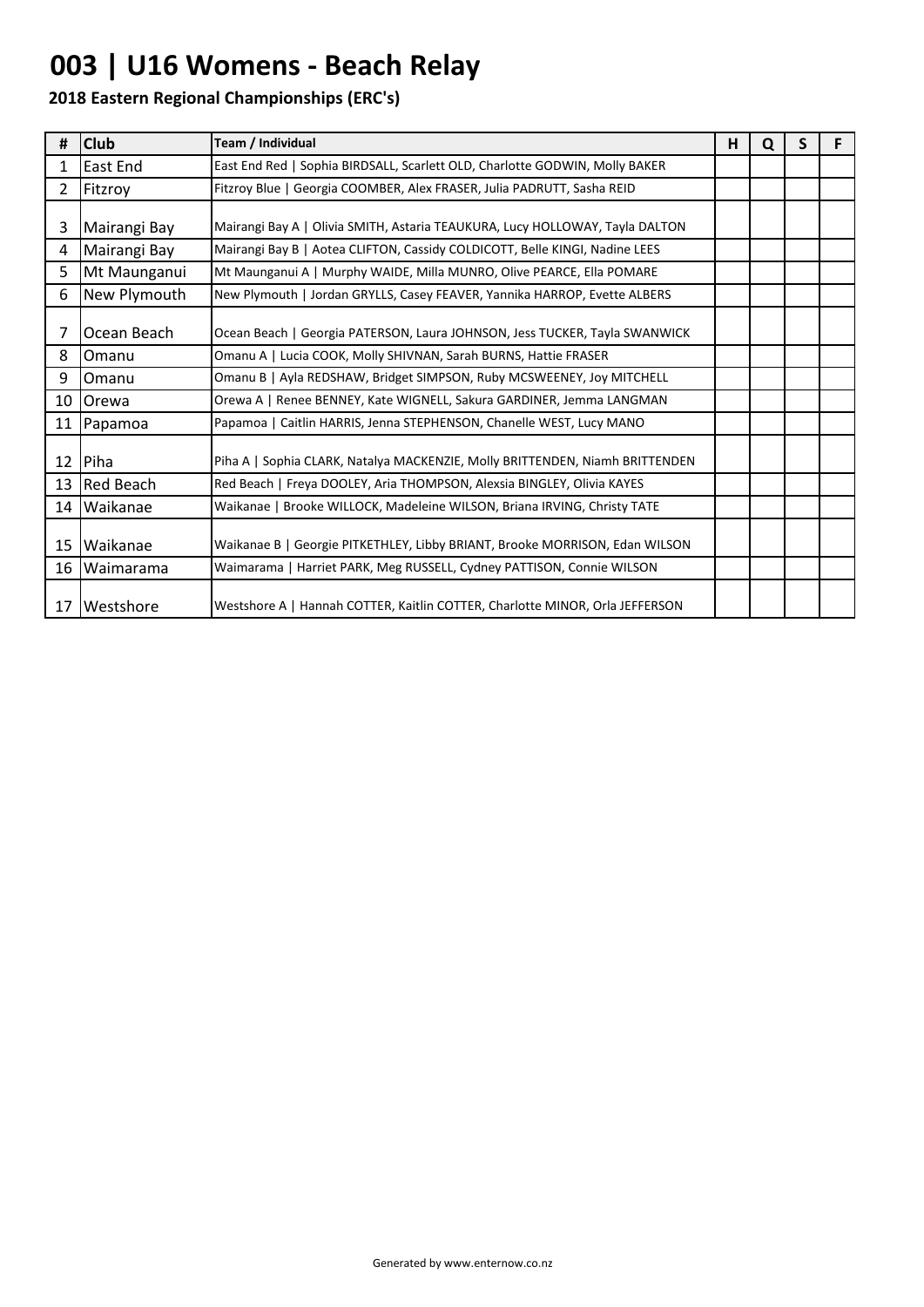### **002 | U19 Mens - Beach Relay**

| #              | <b>Club</b>    | Team / Individual                                                 | н | Q | $\mathsf{S}$ | F. |
|----------------|----------------|-------------------------------------------------------------------|---|---|--------------|----|
|                |                | East End Red   Niwa BARLOW, Toby LARSEN, Robson OLD, Trent        |   |   |              |    |
| 1              | East End       | <b>CLARKSON</b>                                                   |   |   |              |    |
|                |                | Fitzroy Blue   Zac REID, Ben MCCALLUM, Max MCCALLUM, Calum        |   |   |              |    |
| 2 <sup>1</sup> | Fitzroy        | SUTHERLAND                                                        |   |   |              |    |
|                |                | Mairangi Bay A   Nathan SALT, Joseph WILSON, Joe HOLLOWAY, George |   |   |              |    |
| 3              | Mairangi Bay   | <b>BROWN</b>                                                      |   |   |              |    |
|                |                | Mt Maunganui A   Hoani LAWRENCE, Declan DEMPSTER, Cyril SENFTEN,  |   |   |              |    |
|                | 4 Mt Maunganui | Marcus OR                                                         |   |   |              |    |
|                |                | Ocean Beach   Ben LEWIS, Reece AKUHATA, Wesley AKERIPA, Kyle      |   |   |              |    |
| 5              | Ocean Beach    | <b>CORNEILSSEN</b>                                                |   |   |              |    |
|                |                | Omanu A   Sam BODNAR, Marshall BARKER, Connor SWANBERG, Riley     |   |   |              |    |
| 6              | Omanu          | <b>KIRK</b>                                                       |   |   |              |    |
|                |                | Papamoa A   Flynn GREY, Mitch COWDREY, Aidan SMITH, Matthew       |   |   |              |    |
| 7              | Papamoa        | <b>BOND</b>                                                       |   |   |              |    |
|                |                | Papamoa B   George MANO, Matthew OLIVER, Liam MOFFATT, Lachlan    |   |   |              |    |
| 8              | Papamoa        | <b>HALSE</b>                                                      |   |   |              |    |
| 9              | Piha           | Piha A   Stefan POWNEY, Finn WARD, Joseph VUJCICH, Levi ATA       |   |   |              |    |
|                |                |                                                                   |   |   |              |    |
|                | 10 Piha        | Piha B   Ryan DELANEY, Oscar DOVE, Joshua GALLAGHER, Jack DUFAUR  |   |   |              |    |
|                |                |                                                                   |   |   |              |    |
|                | 11 Pukehina    | Pukehina   Jacob CROSS, Ethan MILSOM, Pudgey VEALE, Kelvin FRASER |   |   |              |    |
|                |                | Red Beach A   Hamish GLEDHILL, Rowan GJALTEMA, Kade SCHEIB,       |   |   |              |    |
|                | 12 Red Beach   | <b>Angus HENARE</b>                                               |   |   |              |    |
|                |                | Waikanae   Clayden HOPE, Sam MIDDLETON, Thomas HART, Matthew      |   |   |              |    |
|                | 13 Waikanae    | <b>PROFFIT</b>                                                    |   |   |              |    |
|                |                | Waimarama   Kieran MORGAN, Tom CHARTERIS, George CHARTERIS,       |   |   |              |    |
| 14             | Waimarama      | Logan SANKO                                                       |   |   |              |    |
| 15             |                |                                                                   |   |   |              |    |
| 16             |                |                                                                   |   |   |              |    |
| 17             |                |                                                                   |   |   |              |    |
| 18             |                |                                                                   |   |   |              |    |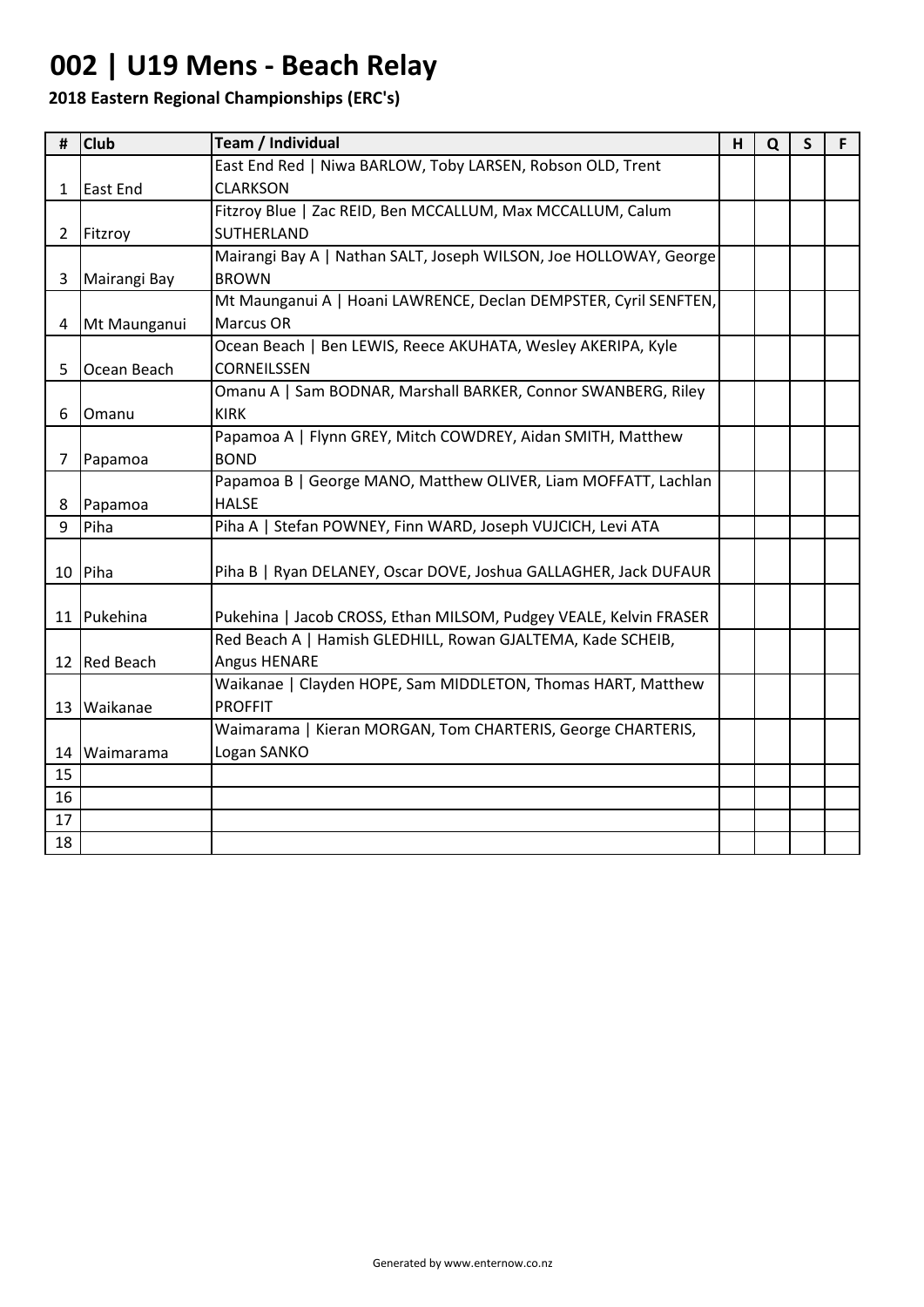# **002 | U19 Womens - Beach Relay**

| #              | <b>Club</b>    | Team / Individual                                                                                  | H | Q | S | F |
|----------------|----------------|----------------------------------------------------------------------------------------------------|---|---|---|---|
|                | East End       | East End Gold   Reebekaa ROBINSON, Hannah BAKER, Sophia BIRDSALL, Charlotte<br><b>GODWIN</b>       |   |   |   |   |
| $\mathbf{1}$   |                |                                                                                                    |   |   |   |   |
| $\mathbf{2}$   | Fitzroy        | Fitzroy Blue   Meghan RIDDICK, Sasha REID, Emma CREWE, Alex FRASER                                 |   |   |   |   |
| $\overline{3}$ | Mairangi Bay   | Mairangi Bay A   Janelle BEAMISH, Grace PLATT, Tayla DALTON, Sashenka REISER                       |   |   |   |   |
| 4              | Mairangi Bay   | Mairangi Bay B   Samalulu CLIFTON, Cleo WHEELER, Kathryne GILBERT, Ashleigh PHIPPS                 |   |   |   |   |
| 5.             | Midway         | Midway   Danielle SCOTT, Tyler BURGESS, Alex BERMINGHAM, Annabel HIGGINS                           |   |   |   |   |
| 6              | Mt Maunganui   | Mt Maunganui A   Ella APPS, Libby BRADLEY, Alicia WILSON, Tessa BRADLEY                            |   |   |   |   |
| 7              | Mt Maunganui   | Mt Maunganui B   Murphy WAIDE, Rebecca BARRON, Lola May FERBER, Milla MUNRO                        |   |   |   |   |
| 8              | Ocean Beach    | Ocean Beach   Amiria BATES, Emily YOUNG, Jess TUCKER, Georgia PATERSON                             |   |   |   |   |
| 9              | Omanu          | Omanu A   Sophie SANDFORD, Ella POLLOCK, Grace ELISARA, Lucia COOK                                 |   |   |   |   |
| 10             | Omanu          | Omanu B   Francesca PICENO, Zara COOK, Phoebe EDWARDES, Sarah BURNS                                |   |   |   |   |
|                | 11 Paekakariki | Pae Red   Brianna NORRIS, Charlotte MEYER, Charlotte JORDAN, Bayley-Rose VAN DE<br><b>COOLWIJK</b> |   |   |   |   |
|                | 12 Papamoa     | Papamoa   Sophia BOGDANOVAS EPAPARA, Caitlin HARRIS, Chanelle WEST, Lucy<br><b>MANO</b>            |   |   |   |   |
|                | 13 Piha        | Piha A   Lucy MAKAIA, Sophia CLARK, Molly BRITTENDEN, Niamh BRITTENDEN                             |   |   |   |   |
|                | 14 Red Beach   | Red Beach   Chelsea GRANT, Brie DOWNEY, Freya DOOLEY, Sophie HILDESLEY                             |   |   |   |   |
| 15             | Waikanae       | Waikanae A   Madeleine WILSON, Briana IRVING, Christy TATE, Brooke WILLOCK                         |   |   |   |   |
|                | 16 Waikanae    | Waikanae B   Georgie PITKETHLEY, Libby BRIANT, Brooke MORRISON, Sarah<br>LOCKWOOD                  |   |   |   |   |
| 17             | Waimarama      | Waimarama   Carolyne NEL, Harriet PARK, Meg RUSSELL, Bella HERBISON                                |   |   |   |   |
|                | 18 Whakatane   | Whakatane   Anna MANNING, Emily JULIAN, Courtney Jane MOIR, Ashleigh JACKSON                       |   |   |   |   |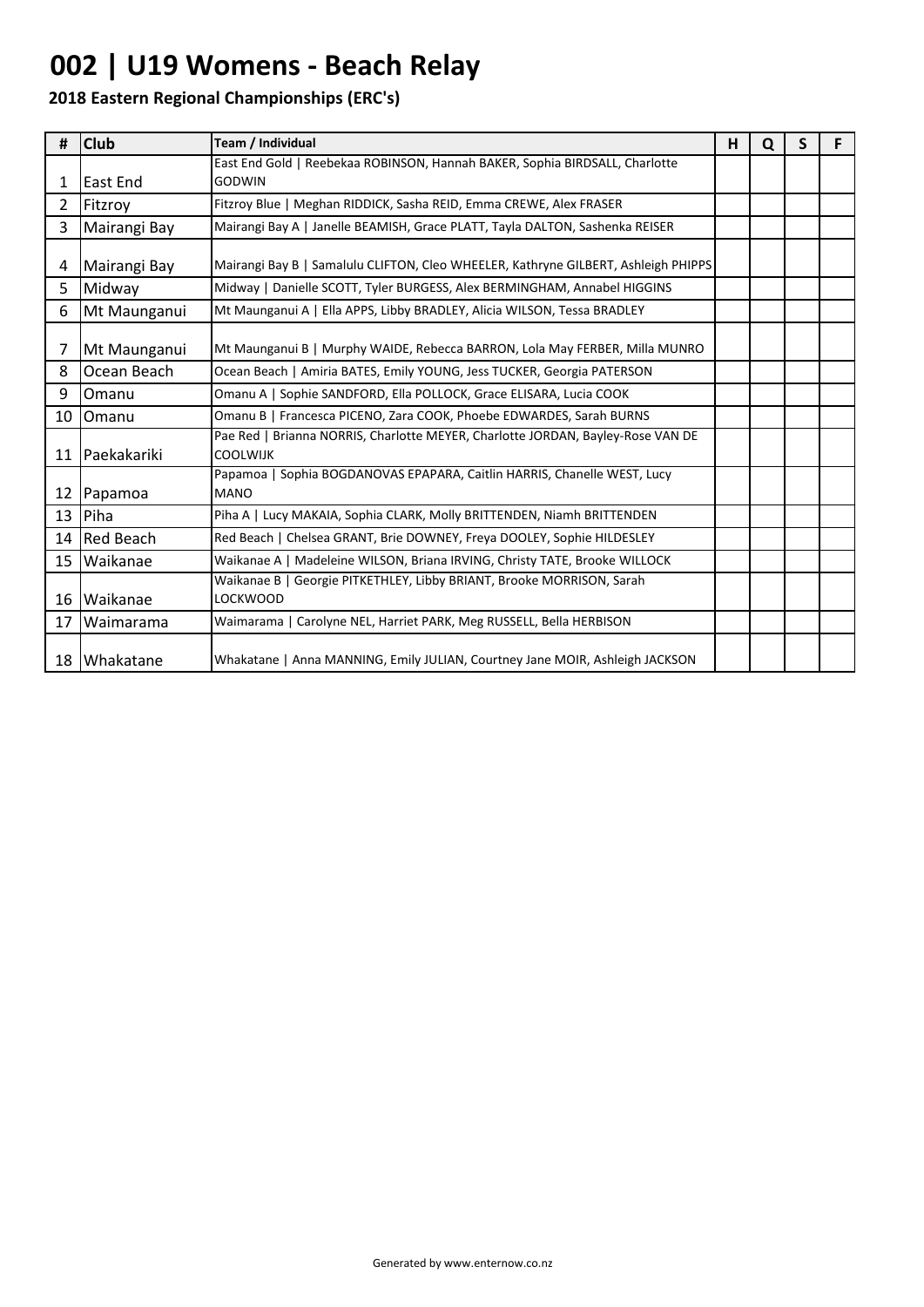### **001 | Open Mens - Beach Relay**

| #            | <b>Club</b>    | Team / Individual                                                | H | Q | $\mathsf{S}$ | F |
|--------------|----------------|------------------------------------------------------------------|---|---|--------------|---|
|              |                | Fitzroy Blue   Javon MCCALLUM, Thomas COLE, Gregor PARK, Cathal  |   |   |              |   |
| $\mathbf{1}$ | Fitzroy        | <b>CODYRE</b>                                                    |   |   |              |   |
|              |                | Mairangi Bay A   Jake HURLEY, Daniel PEACOCKE, Samuel PATERSON,  |   |   |              |   |
| $\mathbf{2}$ | Mairangi Bay   | Daniel DYET                                                      |   |   |              |   |
|              |                | Mairangi Bay B   Paul VAN ACHTERBERGH, Michael LEE, Miles        |   |   |              |   |
| 3            | Mairangi Bay   | <b>BRODERICK, Tuva'a CLIFTON</b>                                 |   |   |              |   |
|              |                | Mairangi Bay C   Joel WAIN, Connor BEAMISH, George HUNTER, Danny |   |   |              |   |
| 4            | Mairangi Bay   | <b>MORRISON</b>                                                  |   |   |              |   |
|              |                | Mt Maunganui A   Cameron WITNEY, Fynley CAUDERY, Sam ROY,        |   |   |              |   |
| 5            | Mt Maunganui   | Marcus OR                                                        |   |   |              |   |
|              |                | Mt Maunganui B   Cyril SENFTEN, Cameron HAYES, Haydn REARDON,    |   |   |              |   |
| 6            | Mt Maunganui   | Nicholas WILSON                                                  |   |   |              |   |
|              |                | Ocean Beach   Ben LEWIS, Wesley AKERIPA, Kyle CORNEILSSEN, Reece |   |   |              |   |
| 7            | Ocean Beach    | <b>AKUHATA</b>                                                   |   |   |              |   |
|              |                | Omanu A   Mitchell IRWIN, Max BEATTIE, Tanner BAXTER, Murdoch    |   |   |              |   |
| 8            | Omanu          | <b>FINCH</b>                                                     |   |   |              |   |
|              |                | Papamoa   Ben JOHNSTON, Mitch COWDREY, Aidan SMITH, Matthew      |   |   |              |   |
| 9            | Papamoa        | <b>BOND</b>                                                      |   |   |              |   |
| 10           | Piha           | Daniel RIPPON, Adam PARKER, Stefan POWNEY, Finn WARD<br>Piha A   |   |   |              |   |
| 11           | Piha           | Piha B   Alex RIPPON, Joseph VUJCICH, Ryan DELANEY, Oscar DOVE   |   |   |              |   |
|              |                | South Brighton   Morgan FOSTER, James BANHIDI, Harry ROBERTS,    |   |   |              |   |
| 12           | South Brighton | <b>Fraser CAMERON</b>                                            |   |   |              |   |
| 13           |                |                                                                  |   |   |              |   |
| 14           |                |                                                                  |   |   |              |   |
| 15           |                |                                                                  |   |   |              |   |
| 16           |                |                                                                  |   |   |              |   |
| 17           |                |                                                                  |   |   |              |   |
| 18           |                |                                                                  |   |   |              |   |
| 19           |                |                                                                  |   |   |              |   |
| 20           |                |                                                                  |   |   |              |   |
| 21           |                |                                                                  |   |   |              |   |
| 22           |                |                                                                  |   |   |              |   |
| 23           |                |                                                                  |   |   |              |   |
| 24           |                |                                                                  |   |   |              |   |